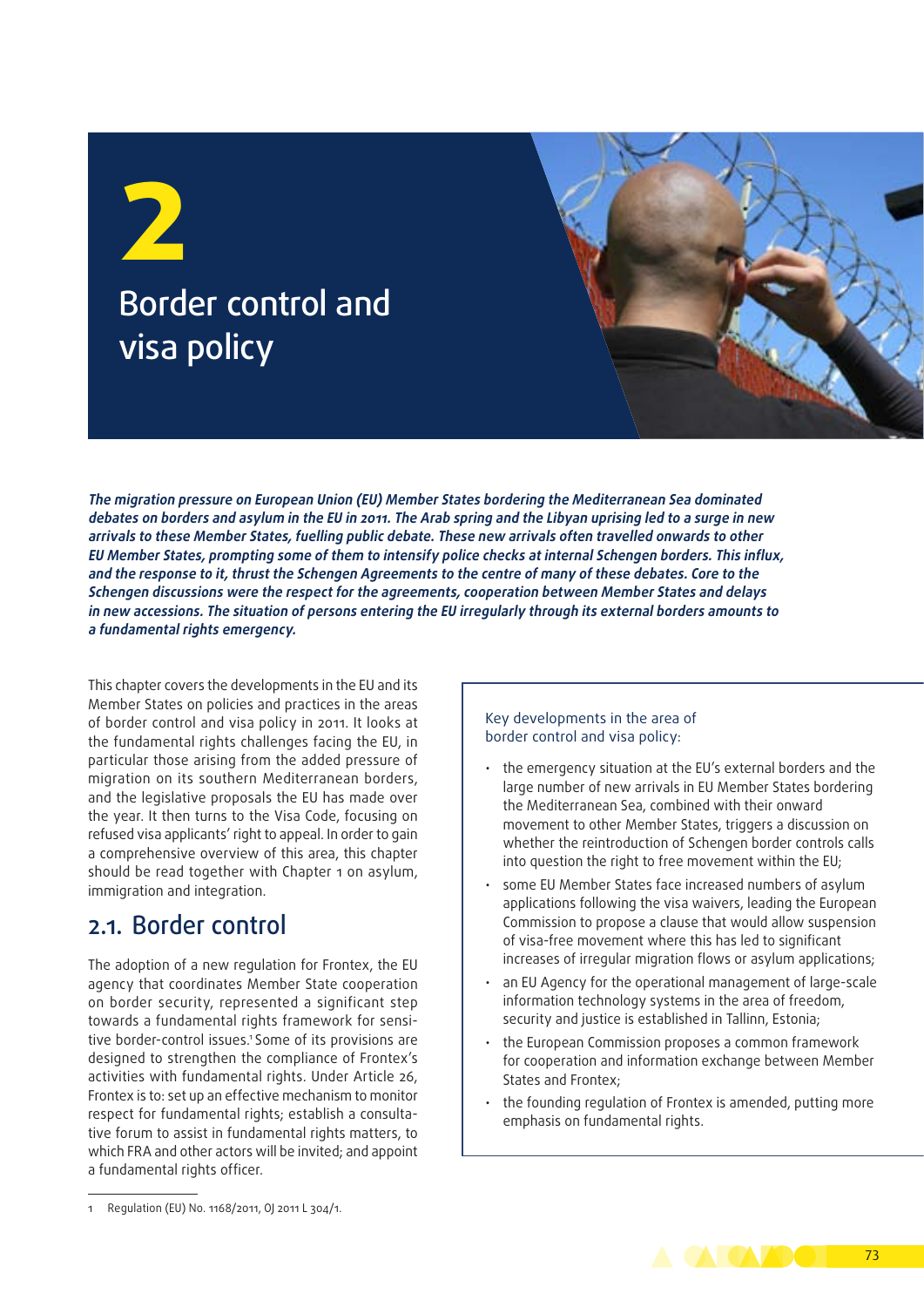#### **FRA ACTIVITY**

#### Embedding fundamental rights in EU border management activities

In 2011, FRA and Frontex collaborated on the implementation of the cooperation arrangement signed on 26 May 2010, which is designed to strengthen respect for fundamental rights in the field of border management. The arrangement addresses cooperation on joint operations (Article 3), risk analysis (Article 4), training on fundamental rights for border guards and Frontex staff (Articles 5 and 8), research (Article 6), returns (Article 7), work programmes and action plans (Article 9).

Among the work accomplished, FRA contributed to the development of the Frontex Fundamental Rights Strategy, which the Frontex Management Board adopted on 31 March. FRA also participated in the formulation of the plan to implement the strategy, or the Fundamental Rights Action Plan. The FRA provided pre‑deployment briefings for two joint operations (Minerva and Hammer) concerning sea and air borders. In the context of its project on the treatment of third‑country nationals at the EU's external borders, the FRA observed joint patrols at sea off the coasts of **Greece** and **Spain**. Together, the two agencies agreed upon a plan for training Frontex staff on fundamental rights.

*For more information, see: http://fra.europa.eu/fraWebsite/media/ mr-270510\_en.htm*

#### 2.1.1. Emergencies at the EU's external borders

The situation of persons irregularly entering the EU's external border between **Greece** and Turkey amounted to a fundamental rights emergency. Other EU Member States suspended transfers of asylum seekers to **Greece** under the Dublin cooperation.

Upon **Greece**'s request, Frontex deployed Rapid Bor‑ der Intervention Teams (Rabit) at the land border with Turkey from 2 November 2010 to 2 March 2011. During that time, the teams detected a total of 11,809 migrants entering the border in an irregular manner, or some 58 migrants per day on average.2 Migrants continued to arrive later in 2011, though their numbers dwindled. As a follow‑up to the Rabit deployment, Frontex launched Joint Operation Poseidon Land. At the Turkish border, Poseidon apprehended 3,781 migrants in December, or 121 per day on average. The total number of irregular migrants intercepted crossing the Greek–Turkish land border reached 55,017 in 2011 according to Frontex, a 14 % increase over the year earlier.

As part of its Rabit operation, Frontex deployed substantial resources to improve the treatment of individuals subject to procedures at the border with Turkey. This has reduced the risk that migrants who have crossed irregularly into **Greece** are immediately pushed back to Turkey without any formal procedures. The EU's operational assistance through Frontex, however, covers only initial processing and does not address the most critical fundamental rights concern – the inhuman conditions in which persons are held in facilities near the border.3 Frontex's mandate does not extend to the reception of persons crossing borders irregularly. Human Rights Watch, in a September report, expressed concerns over Frontex's role which it characterised as facilitator of the transfer of migrants to inhuman and degrading conditions in detention centres in Greece.4 The report referred to the European Court of Human Rights' (ECtHR) judgment in the *M.S.S. v. Belgium and Greece*<sup>5</sup> case, which found that Greek detention practices violated Article 3 of the European Convention on Human Rights (ECHR). At the request of four Members of the European Parliament representing the Greens, European Free Alliance faction, a study – *FRONTEX Agency: Which guarantees for Human Rights?*<sup>6</sup> – was commissioned. It advocates a more vigilant Frontex stance on fundamental rights compliance.

The Greek Minister of Citizen Protection presented the Comprehensive Programme of Border Management for Combating Irregular Migration to the cabinet on 6 September.7 The programme includes plans for erecting a wall along the 12-kilometre Greek‑Turkish land border in the Evros region near Orestiada. Critics consider the wall plan inappropriate and suggest it will prove ineffective.

Although no reliable statistics document the number of fatalities at sea, civil society organisations have tried to estimate the size of the tragedy using indirect sources, such as incidents reported in the press and accounts provided by eyewitnesses. Fortress Europe, an NGO based in **Italy**, has compiled the most comprehensive estimates based on a systematic review of press articles. According to it, 2011 recorded the largest number of migrant deaths in the Mediterranean since 1994: by early December, 2,251 migrants had died or gone missing in the Sicily Channel alone.

The most severe incident took place on 6 April when more than 220 Somali, Eritrean and Ivorians drowned after their boat capsized 39 miles (63 kilometres) to the south of Lampedusa, Italy.8 Another tragedy occurred on 31 July, when 25 migrants died after their boat

<sup>3</sup> FRA (2011).

<sup>4</sup> Human Rights Watch (2011).

<sup>5</sup> ECtHR, GC, *M.S.S v. Belgium and Greece,* No. 30696/09, 21 January 2011.

<sup>6</sup> Keller, S. *et al.* (2011).

<sup>7</sup> Greece, Ministry of Citizen Protection (2011).

UNHCR (2011a).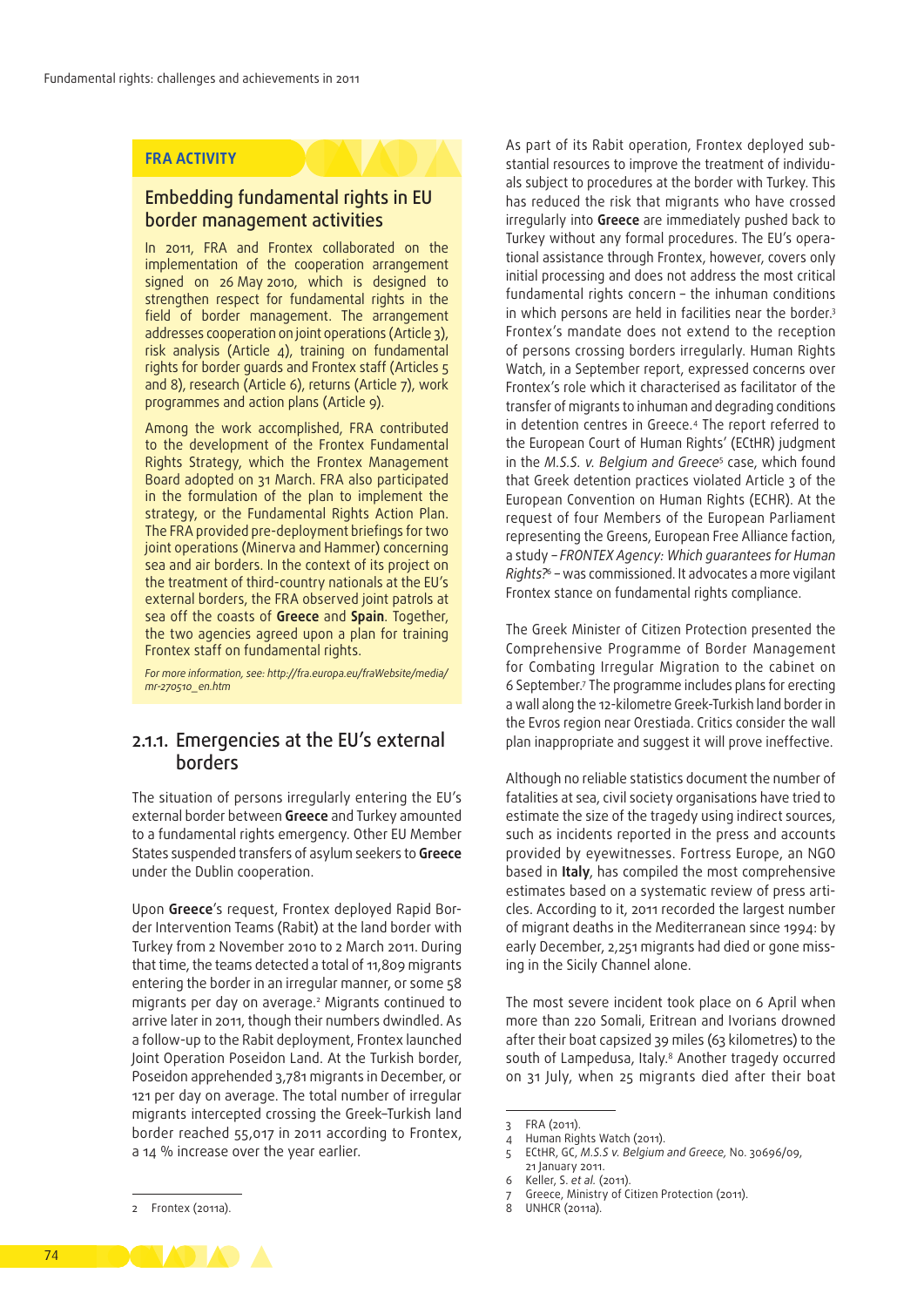had docked at the Lampedusa Port.9 Following these deaths,10 the United Nations High Commissioner for Refugees (UNHCR) issued a statement urging improvements in rescue at sea mechanisms.<sup>11</sup>

#### **FRA ACTIVITY**

#### Getting to the root of the situation at the Greek border

The FRA produced a thematic situation report *Coping with a fundamental rights emergency – The situation of persons crossing the Greek land border in an irregular manner* in 2011. The report identifies the factors contributing to the situation in Greece's Evros region and pinpoints, as the chief concern, the difficulties in coordinating local responses. Responsibilities for migration management are divided among four ministries, making the allocation of responsibilities at local level unclear. One way forward would be to develop a specific coordination mechanism at the local operational level, an approach which has proven effective in other EU Member States.

*For more information, see: http://fra.europa.eu/fraWebsite/ research/publications/publications\_per\_year/2011/ pub\_greek-border-situation\_en.htm*

In the wake of the Arab Spring, **Italy** and **Malta** received a large number of arrivals over a short period of time. In 2011, nearly 63,000 persons crossed the Mediterranean as a result of the Tunisian revolution and the war in Libya, according to Frontex information provided to the FRA. Half of the arrivals were Tunisians, 25,000 were Libyans and the others were from sub‑Saharan Africa and Asia.

The large majority arrived between February and April, with some 51,000 persons landing on the small island of Lampedusa, Italy and 1,579 persons reaching Malta. On the night from 4 to 5 April alone, 840 migrants arrived at Lampedusa, 627 of whom were first rescued by the Italian coastguard.<sup>12</sup> In March, the UNHCR called for a quick transfer to mainland Italy of the 5,000 migrants hosted at Lampedusa, whose reception facility has a maximum capacity of only 850 persons.13 It took several weeks for transfers to begin.

Disagreement among EU Member States on the nearest safe port delayed the disembarkation of rescued migrants. In July, more than 100 migrants were stranded on a vessel under NATO command for several days, due to a disagreement between **Italy**, **Malta** and **Spain** over where to take the migrants.14 In another incident,

13 UNHCR (2011b).

104 of 112 Tunisian migrants were accompanied back to Tunisian territorial waters after Italian vessels rescued them on 22 August.<sup>15</sup>

A riot against forced returns to Tunisia broke out at the Lampedusa reception facility at the end of September, severely damaging it. As a result, **Italy** opted to declare the port unsafe. In a joint press release, the UNHCR, the International Organization for Migration (IOM) and the British non-governmental organisation Save the children commented that this decision "undermined the entire rescue at sea system for migrants and asylum seekers and at the same time could make rescue operations more hazardous and complex".16 The facilities in Lampedusa remained unused at the end of the reporting period.

The European Commission's 2011 proposal to amend the Schengen Borders Code (see 2.1.2. on Schengen cooperation) includes provisions on improved border guard training in order to detect situations of particular vulnerability involving unaccompanied minors and victims of trafficking (Article 15).

At the end of the reporting period, the Commission published a proposal for the establishment of a European Border Surveillance System, Eurosur.<sup>17</sup> The proposal aims to reinforce control of Schengen's external borders, by establishing a system for the exchange of surveillance information among EU Member States and with Frontex envisages the establishment of a framework for information exchange and cooperation between Member States and Frontex. The draft regulation states that the aim of Eurosur is to prevent irregular migration and cross‑border crime at the Schengen external land and maritime borders as well as to reduce the loss of lives at sea. The proposal refers to the need for EU Member States and Frontex to respect European fundamental rights and data protection rules. The draft regulation also envisages the possibility of cooperation with third countries, although it prohibits exchange of data with a third country that could use such information to identify persons or groups of persons who are at serious risk of being subjected to torture, inhuman and degrading treatment or punishment or any other violation of fundamental rights. The development of Eurosur needs close monitoring. While the system rests on already existing national or European instruments and tools, Eurosur is likely to create a synergy that may have an impact on fundamental rights, especially in relation to asylum and data protection.

<sup>17</sup> European Commission (2011a).



<sup>9</sup> Italy, Camera dei deputati, Assemblea (2011).

<sup>10</sup> The Guardian (2011).

<sup>11</sup> United Nations News Centre (2011).

<sup>12</sup> ASCA (*Agenzia Stampa Quotidiana Nazionale*), (2011); Frontex  $(2011b)$ .

<sup>14</sup> Times of Malta (2011).

<sup>15</sup> TM News (2011).

<sup>16</sup> UNHCR *et al.* (2011).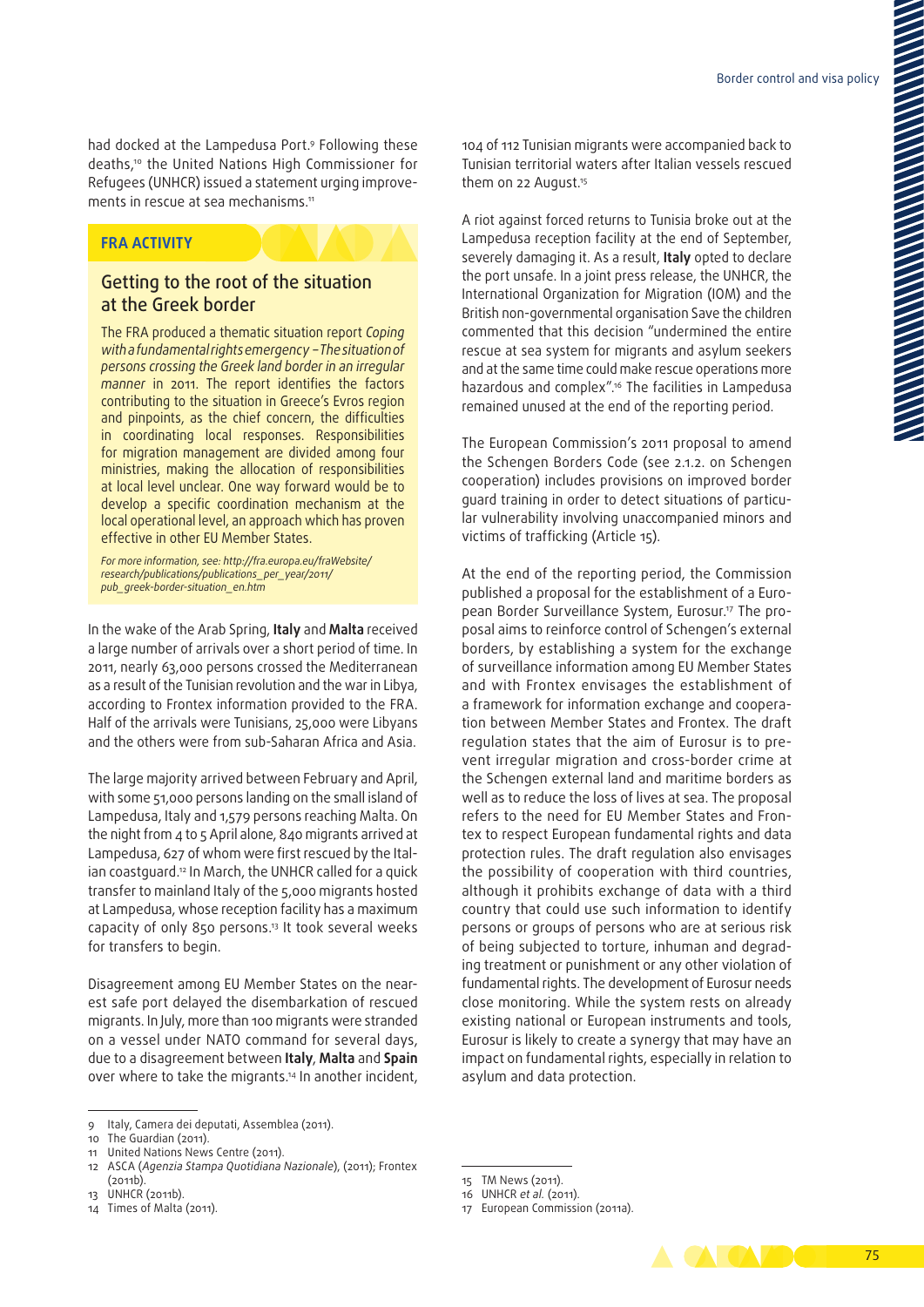#### **FRA ACTIVITY**

#### Identifying gaps and promising practices for migration management at borders

The FRA interviewed migrants, border authorities, fishermen and other actors in 2011 to collect information on the interception of migrants, rescue at sea, disembarkation and first reception procedures at the southern Mediterranean border. The interviews identified deficits regarding the search for migrants lost at sea but also documented positive rescue practices. Communication barriers exacerbated by the need to act quickly makes it difficult to identify groups at risk, such as separated children, asylum seekers or victims of trafficking. The FRA discussed the preliminary results of the research with stakeholders in **Greece**, **Italy**, **Malta** and **Spain**.

Civil society actors play an important role in providing assistance and protection to newly arrived migrants. A number – including the Spanish NGO Accem, the Italian Council for Refugees Foundation, the European Council on Refugees and Exiles, the Jesuit Refugee Service Malta, Praksis in Greece and Save the Children Italy - have cooperated within the Commission's co‑funded DRIVE project led by the International Catholic Migration Commission (ICMC). The project report pinpoints gaps and formulates practical recommendations for first‑contact procedures following disembarkation that are sensitive to individual needs, called protection-sensitive measures.<sup>18</sup>

#### 2.1.2. Schengen cooperation

Freedom of movement within the EU was put to the test in 2011. The arrival of Tunisian migrants in the wake of the Arab Spring prompted **France** to intensify police checks at its internal border crossing points with **Italy**. In order to avoid breaching the Schengen Borders Code, the checks at each location were limited to no more than six consecutive hours and did not involve a systematic monitoring of all those present.

Some criticism was levelled at the Italian authorities for allegedly attempting to encourage some of the migrants to travel to other EU Member States and for contravening the spirit of the Schengen agreement. The issue prompted discussion at EU level regarding a mechanism for temporary reinstatement of controls at internal borders. The **Danish** government announced stricter customs controls at the country's main land border crossing points in order to combat cross‑border crime, such as drug smuggling. The European Commission was scrutinising these plans when the new Danish government decided not to follow through on them.

The **Netherlands** changed its legislation on mobile patrolling, which the Council of State, a body which advises on proposed legislation.<sup>19</sup> had previously ruled incompatible with EU law. In a related decision, the District Court of The Hague ruled that the border checks governed by this new law were no different from border control as prohibited by the Schengen Borders Code (Article 21). The practice and law were thus both found in violation of Article 21 of the Schengen Code.<sup>20</sup>

At EU level, the Council of the European Union called for the reintroduction of border checks "only as a very last resort" in response to exceptional circumstances that put Schengen cooperation at risk. Alongside a proposal amending the Schengen Border Code's mechanism for temporarily reintroducing internal border controls in exceptional circumstances,<sup>21</sup> the European Commission also presented a proposal to establish an evaluation mechanism to verify the application of the Schengen *acquis*. 22

The European Commission proposed replacing the External Borders Fund with an Internal Security Fund designed to reinforce the work of EU Member States at external borders, provide emergency assistance in exceptional cases, aid the development of the smart border package and support the introduction and operation of Eurosur. The fund will also be used for Schengen governance and the evaluation and monitoring mechanism, which will verify the application of Schengen *acquis*.

On 25 October, the Commission issued a communication on smart borders which presents an appraisal of the use of new systems for border surveillance. It has two components: the proposed entry/exit system, an information technology system which monitors third‑country nationals to ensure that they do not overstay; and the registered travellers' programme which is designed to speed registered travellers with electronic identification tokens across borders and trace those whose visas have expired. Given the potential impact on privacy, the technologies presented raise issues of necessity and proportionality, with respect to the extent of the data collected and stored.<sup>23</sup>

In 2011, EU Member States prepared national components for launching the Schengen Information System II (SIS II). According to the legal instruments underpinning the system, SIS II alerts on persons and objects can be accessed by border control authorities, police and customs officials, visa issuing authorities and national judicial authorities. Such authorities have

<sup>19</sup> Netherlands, Council of State (2010).

<sup>20</sup> Netherlands (2011).

<sup>21</sup> European Commission (2011b); European Commission (2011c).

<sup>22</sup> European Commission (2010e).

<sup>23</sup> European Commission (2011d).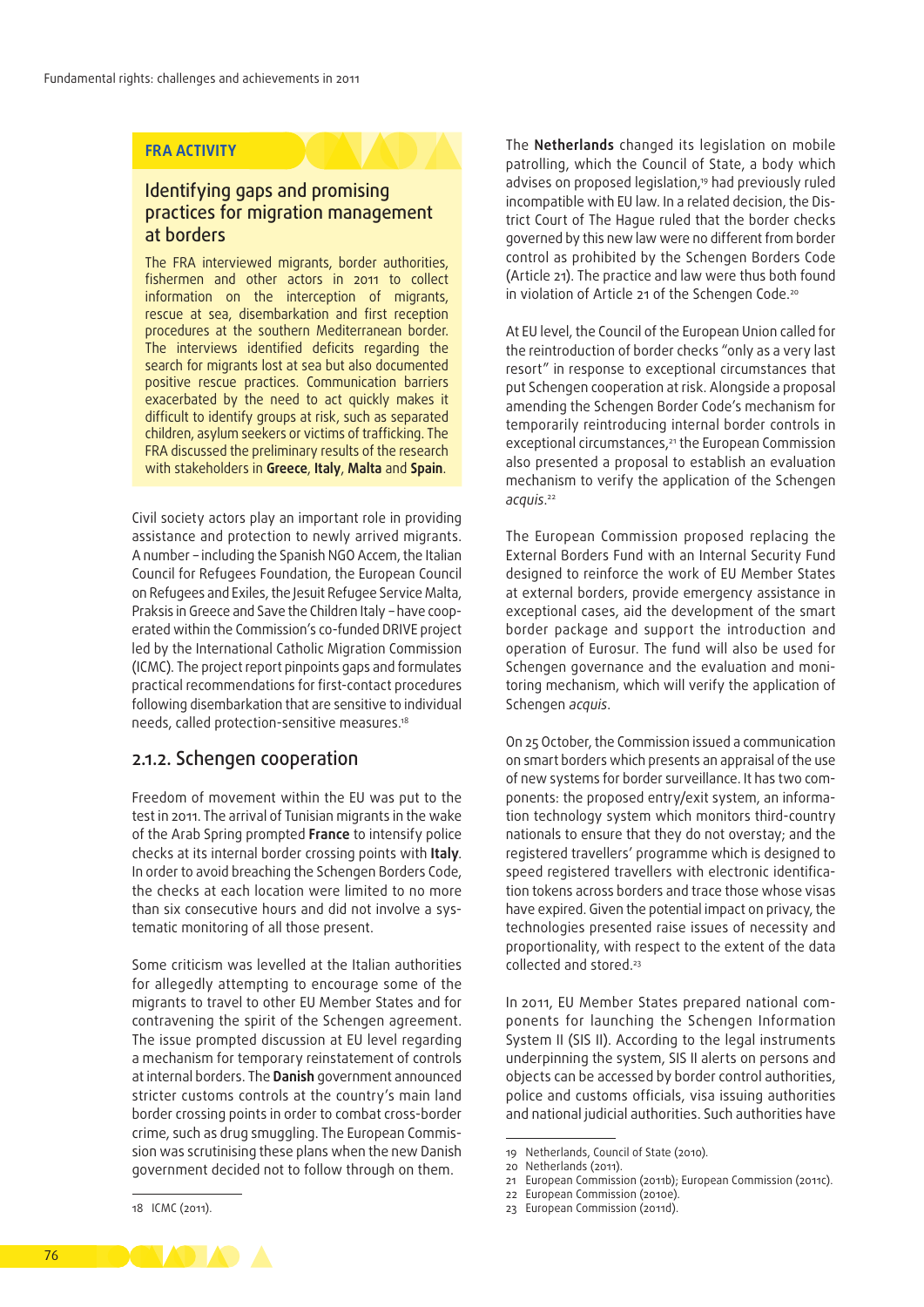access to data only within their area of legal competence.24 SIS II is scheduled to become operational in the first quarter of 2013. The European Commission is currently developing and testing the central elements and communication infrastructure of SIS II.

#### 2.1.3. The Schengen evaluation system and fundamental rights

The rules governing the Schengen evaluation mechanism are currently under review.25 In September, the European Commission proposed replacing the existing intergovernmental approach with a new system that gives the Commission itself more responsibility. The proposal recognises the need to evaluate all areas of the Schengen *acquis* and to pay particular attention to fundamental rights, including data protection, when the *acquis* is applied.<sup>26</sup> In accordance with the ordinary legislative procedure, the proposal would empower the European Commission to:

- lead teams of experts during on-site visits (announced and unannounced);
- adopt reports (following consultation of a committee of Member State experts) containing recommendations for remedying deficiencies identified in the course of inspections, and requiring concrete follow‑up by the Member State concerned;
- provide appropriate support to the Member State concerned and assistance from EU agencies in cases of serious deficiencies;
- request Frontex to provide its expertise to recommend where unannounced visits should be conducted; this could also be triggered by fundamental rights concerns;
- in case of serious deficiencies, propose to temporarily close a specific border crossing point.<sup>27</sup>

Under the current rules, an intergovernmental peer review mechanism verifies the correct application of the Schengen arrangements by EU Member State and candidate or acceding country, evaluating each EU Member State at least once every five years. The Schengen Evaluation Working Party, which consists of Member State experts assisted by a representative of the Secretariat of the Council of the European Union and an observer from the European Commission, carries

out the evaluations. The evaluations are structured by sector: control over land borders, sea borders and air borders, police cooperation, visas and consular cooperation, data protection and SIS-Sirene system. The Member State evaluated follows up with a report or an action plan detailing how it plans to address any weaknesses identified and regularly reports on progress until all weaknesses are remedied.

The Schengen Borders Code is the centrepiece of the Schengen evaluation process. It contains a number of references to fundamental rights. Yet there is little information to conclude that Schengen evaluators also evaluate adherence to fundamental rights. The FRA consulted EU Member States to determine whether evaluators raise such concerns during, or as a result of, the evaluations. Feedback from the Member States was, however, limited due to the confidential nature of the reports.

During 2010 and 2011, some 14 evaluations took place in seven EU Member States. The high number of evaluations reflects the planned Schengen accession of **Bulgaria** and **Romania**. Three of the seven Member States reviewed did not provide any information on the results. Another three countries (**Austria**, **Portugal** and **Romania**) indicated that the recommendations they received related solely to technical and organisational issues, and not to fundamental rights concerns. Only one Member State, Bulgaria, reported recommendations, subsequently implemented, related to fundamental rights. These concerned the need to build custodial premises for migrants in an irregular situation who were apprehended at or near the border.

Although basic rights are mentioned explicitly in the Schengen Borders Code and come into play at various stages of border control, it seems safe to assume that evaluations so far have not focused on fundamental rights issues, at least not systematically. Future evaluations could consider, respond to and be triggered by specific fundamental rights concerns. Human dignity, non‑discrimination, proportionality between measures and objectives, the rights of persons seeking international protection, children and victims of trafficking and non‑refoulement, which prohibits the return of migrants to places where their lives or freedoms might be threatened, are some of the key rights guaranteed in the Schengen Borders Code. They should therefore be taken into consideration in evaluations of the implementation of Schengen rules at different stages of the border control process, such as conduct and procedures related to risk analysis, first and second-line checks, interviews with suspects and at-risk passengers, referral, non‑admission, return and restriction of



<sup>24</sup> For more information on the Schengen Information System, see: www.consilium.europa.eu/policies/ council‑configurations/justice‑et‑affaires‑interieures-(jai)/ sirene-schengen-information-system?lang=en#?lang=en.

<sup>25</sup> European Commission (2011c).

<sup>26</sup> *Ibid.*

<sup>27</sup> *Ibid.*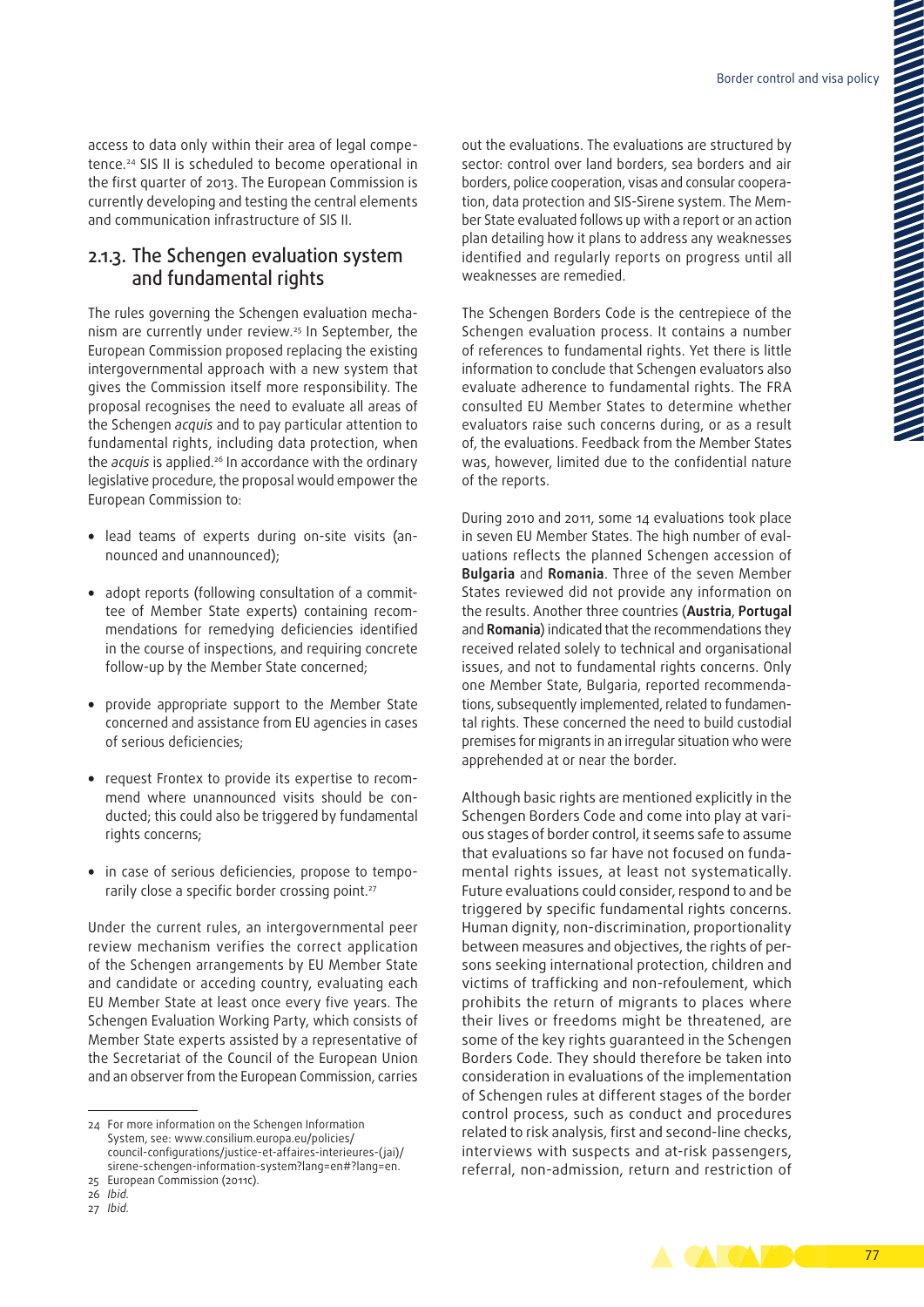movement, as well as training curricula for border guards on these issues.

#### 2.1.4. The external dimension of EU's border control policies

The external dimension of EU's border control policies further developed in 2011. The revised Frontex regulation strengthens the agency's cooperation with third countries. Frontex can deploy liaison officers to establish and maintain contacts with relevant third‑country authorities in order to prevent illegal immigration and to facilitate the return of migrants in an irregular situation.<sup>28</sup>

The European Commission proposal to amend the Schengen Borders Code includes a provision allowing for bilateral agreements with non‑EU authorities on joint border controls, either on third-country territory or on the territory of a Member State.<sup>29</sup> The situation of persons requesting international protection is dealt with in both cases (Annex VI). According to the proposal, a third-country national submitting a request for international protection to border guards of an EU Member State exercising their functions in a third country, is permitted to launch an asylum procedure in the EU Member State concerned. When asylum requests are presented to border guards in a Member State, they should be channelled into that state's asylum procedures, even if the asylum seeker has not yet passed the exit checks of third‑country border guards.

## 2.2. A common visa policy

The Community Code on Visas (Regulation (EC) No. 810/2009, also known as the Visa Code) establishes the procedures and conditions for issuing visas for transit through, or stays in, the territory of an EU Member State which do not exceed three months in any six‑month period.30 The Visa Code says that the fundamental rights enshrined in the European Convention on Human Rights (ECHR) and the Charter of Fundamental Rights of the European Union must be guaranteed to any person applying for a visa.31

*"The reception arrangements for applicants should be made with due respect for human dignity. Processing of visa applications should be conducted in a professional and respectful manner and be proportionate to the objectives pursued."*

*Recital 6 of the Community Code on Visas, Regulation (EC) No. 810/2009*

The Code also addresses the conduct of staff, such as consular staff, (Article 39) saying that applicants should be received courteously. In its on-going efforts to support the harmonisation of practices, the European Commission amended the 2010 handbook for the processing of visa applications and the modification of issued visas.32 The handbook clearly states that the processing of visa applications should be conducted by staff in a professional and respectful manner and in full compliance with the prohibition of inhuman and degrading treatment and the prohibition of discrimination enshrined respectively in Articles 3 and 14 of the ECHR and Articles 4 and 21 of the EU Charter of Fundamental Rights.

#### Promising practice

#### Combating corruption in visa issuing procedures

From the perspective of the applicant and of the public, the visa issuing process may perhaps be perceived as lacking in sufficient transparency. To tackle the issue, the **Czech Republic** introduced an anti-corruption helpline available in both Czech and English. The aim of the helpline is to register and record any cases of corruption that immigrants and other foreigners may encounter when dealing with immigration offices and their staff, such as when applying for a visa or a residence permit.

#### 2.2.1. External service providers

In order to cope with rising numbers of applications and additional technical requirements, such as the collection of biometric identifiers, many EU Member States cooperate with external service providers. Annex X of the Visa Code establishes the minimum requirements for such cooperation and, among other matters, extends the requirements for staff conduct to external service provides.

The **French** Data Protection Authority (*Commission Nationale de l'Informatique et des Libertés,* CNIL), in evaluating the outsourcing of biometric data collection, referred to "serious risks to privacy and individual liberties". The authority expressed "serious reservations" in view of the "possible use of these data by service providers as well as the local authorities".33

#### 2.2.2. The Visa Information System (VIS)

The Visa Information System (VIS),<sup>34</sup> which contains data on admissible applications for short-stay visas, became operational in North Africa (Algeria, Egypt,



<sup>28</sup> Revised Frontex Regulation, Art. 14.

<sup>29</sup> European Commission (2011e).

<sup>30</sup> Regulation (EC) No. 810/2009, OJ 2009 L243/3, Art. 58, p. 26. 31 *Ibid.,* Recital 29.

<sup>32</sup> European Commission (2010); European Commission (2011f).

<sup>33</sup> France, French Data Protection Agency (2009; 2010).

<sup>34</sup> Regulation (EC) No. 767/2008, OJ 2008, L 218/60.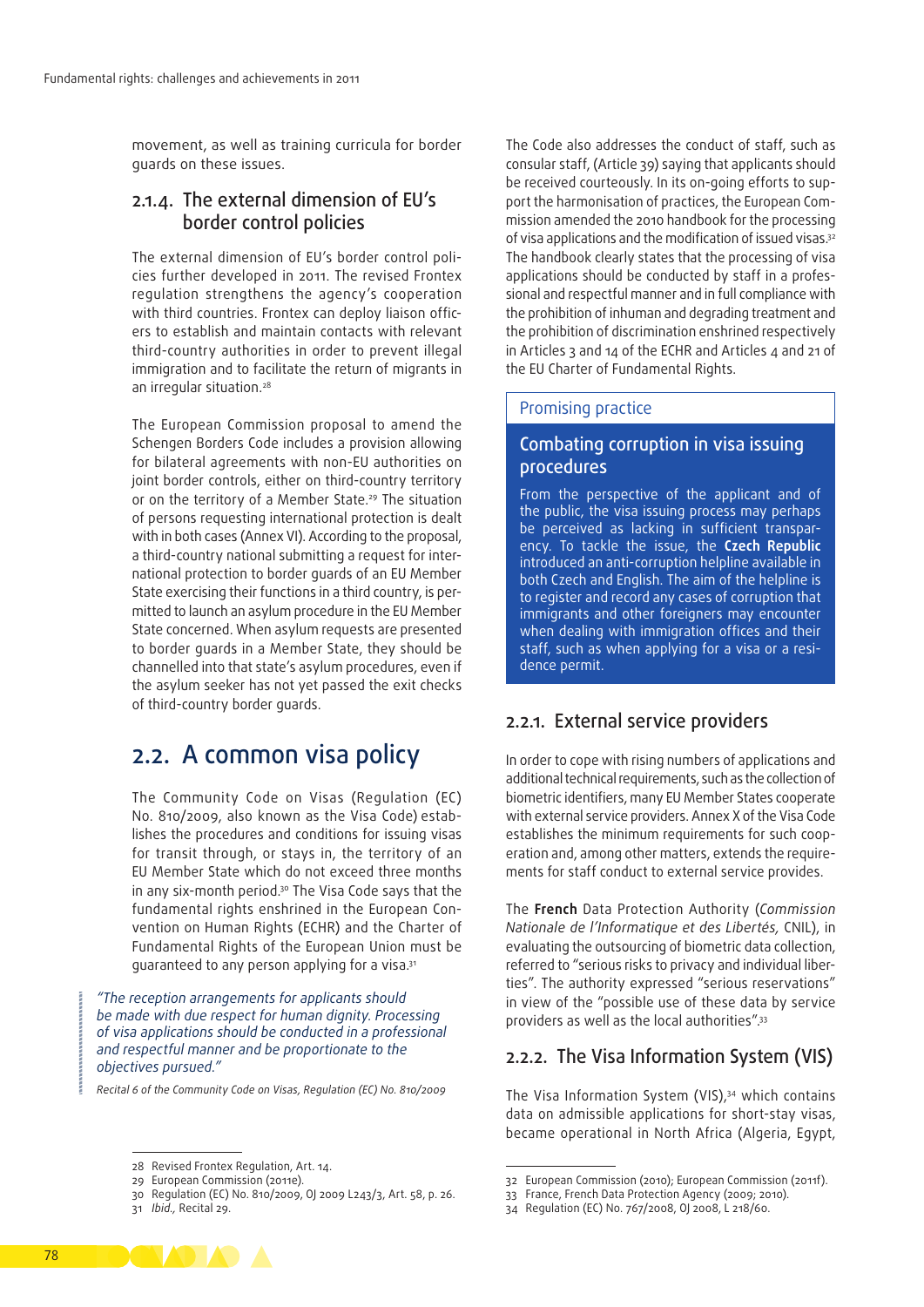Libya, Mauritania, Morocco and Tunisia) on 11 October 2011. The VIS will subsequently be deployed in the Near East (Israel, Jordan, Lebanon and Syria) followed by the Gulf region (Afghanistan, Bahrain, Iran, Iraq, Kuwait, Oman, Qatar, Saudi Arabia, United Arab Emirates and Yemen).<sup>35</sup> The VIS will be gradually deployed, region by region, until all Schengen States' consulates worldwide are connected.

Both the Visa Code (Article 43, on cooperation with external service providers) as well as the VIS Regulation (Articles 31, 37, 39, 41 on communication of data, right of information, cooperation on data protection and supervision, respectively) make reference to the Data Protection Directive (Directive 95/46/EC).<sup>36</sup> Data are kept in the VIS for a maximum of five years, dating either from the visa expiry or from the rejection of the visa request. Those entered into the VIS have the right to obtain a copy of their data from the relevant Schengen state. They may also request that inaccurate data be corrected and any data unlawfully recorded be deleted. In each Schengen state, national supervisory authorities independently monitor the processing of personal data registered in the VIS. The European Data Protection Supervisor monitors the data processing activities conducted by the VIS management authority. It is as yet unclear how provisions on data protection will be implemented.

To manage the information systems [Eurodac](http://ec.europa.eu/home-affairs/policies/asylum/asylum_identification_en.htm), VIS and SIS II, on 25 October 2011 the EU established an agency responsible for the operational management of largescale information technology (IT) systems in the area of freedom, security and justice.37 In recital 21 of the regulation, the Estonia‑based agency is requested to cooperate with other agencies of the Union, in particular with the FRA, in the area of freedom, security and justice. The tasks relating to technical development and the preparation for the operational management of SIS II and VIS are carried out in Strasbourg, France and a backup site for those IT systems has been installed in Sankt Johann im Pongau, Austria.

#### 2.2.3. Suspending the visa waiver

The EU process of visa liberalisation faced challenges in 2010 and 2011, as the numbers of asylum seekers from Serbia and the former Yugoslav Republic of Macedonia (FYROM) rose following the introduction of visa waiv‑ ers for these two countries in 2009. The increase in applications chiefly affected **Belgium**, **Germany** and **Sweden**. <sup>38</sup> In 2011, 4,245 Serbian nationals applied for

asylum in **Germany**, 2,635 in **Sweden** and 1,415 in **Belgium**. In **Germany**, the number of applications dropped between May and July: however, numbers increased again substantially later in the year. A large majority of the applicants were of Roma origin. In Germany, one of the few EU countries that record the ethnicity of asylum applicants, Roma represented 95 % of all Serbian asylum seekers in 2010, and 86 % of all nationals from FYROM in the same year. In **Sweden**, almost all asylum seekers from Serbia and FYROM were Roma. In **Belgium**, the ethnic composition of the Serbian and Macedonian asylum seekers was roughly half Roma, half Albanian.39

Applicants from FYROM and Serbia were rarely granted protection in 2010. The EU27 overall protection rate amounted to 2.46 % for Serbians in first instance decisions and 7.77 % in final decisions. The rates were even lower for applicants from FYROM, where the overall protection rate of first instance decisions in the EU27 was 1.32 % and in final decisions 1.85 %.40 Available figures for 2011 show a similar trend: 2.75 % Serbians and 1.23 % FYROM nationals received protection in first instance decisions.41 2011 statistics on final decisions were not yet available when this report was drafted.

In reaction to this increase in asylum seekers, at the end of 2010, **France** and the **Netherlands** requested the introduction of a safeguard clause suspending the visa waiver in the event of an emergency. The European Commission proposed a clause in the Visa Regulation (539/2001) that would allow temporary suspensions of the visa waiver for third countries in exceptional and well-defined circumstances.<sup>42</sup> The clause provides a general framework for the future, without being related to specific third countries. Under the proposal, the European Commission would assess Member State information and statistics and adopt, with the assistance of committees composed of representatives from EU countries, known as the comitology procedure, a decision temporarily suspending the visa waiver for one or more third countries. On 13 December 2011, the Justice and Home Affairs Council adopted a general approach on certain elements of the amendment to the Visa Regulation, thus allowing for negotiations with the European Parliament to start. Seventeen NGOs reacted by sending a letter of concern in October to the relevant member of the European Commission that EU Member States were thereby discouraging western Balkan countries from allowing the departures of ethnic groups, particularly Roma, risking violations of everyone's fundamental right to leave any country including his/her own. The measures targeted mainly those persons seeking asylum, including Roma.

<sup>42</sup> European Commission (2011g).



<sup>35</sup> European Commission (2009).

<sup>36</sup> Directive 95/46/EC, OJ 2005 L 281.

<sup>37</sup> Council Regulation (EU) No. 1077/2011 L286/1.

<sup>38</sup> For further information on asylum application numbers in 2011, see: [http://epp.eurostat.ec.europa.eu/cache/ITY\\_](http://epp.eurostat.ec.europa.eu/cache/ITY_OFFPUB/KS-SF-11-048/EN/KS-SF-11-048-EN.PDF) [OFFPUB/KS‑SF-11-048/EN/KS‑SF-11-048-EN.PDF](http://epp.eurostat.ec.europa.eu/cache/ITY_OFFPUB/KS-SF-11-048/EN/KS-SF-11-048-EN.PDF).

<sup>39</sup> European Stability Initiative (2011).

<sup>40</sup> Eurostat, all data extracted on 16 December 2011.

<sup>41</sup> Eurostat, all data extracted on 21 March 2012.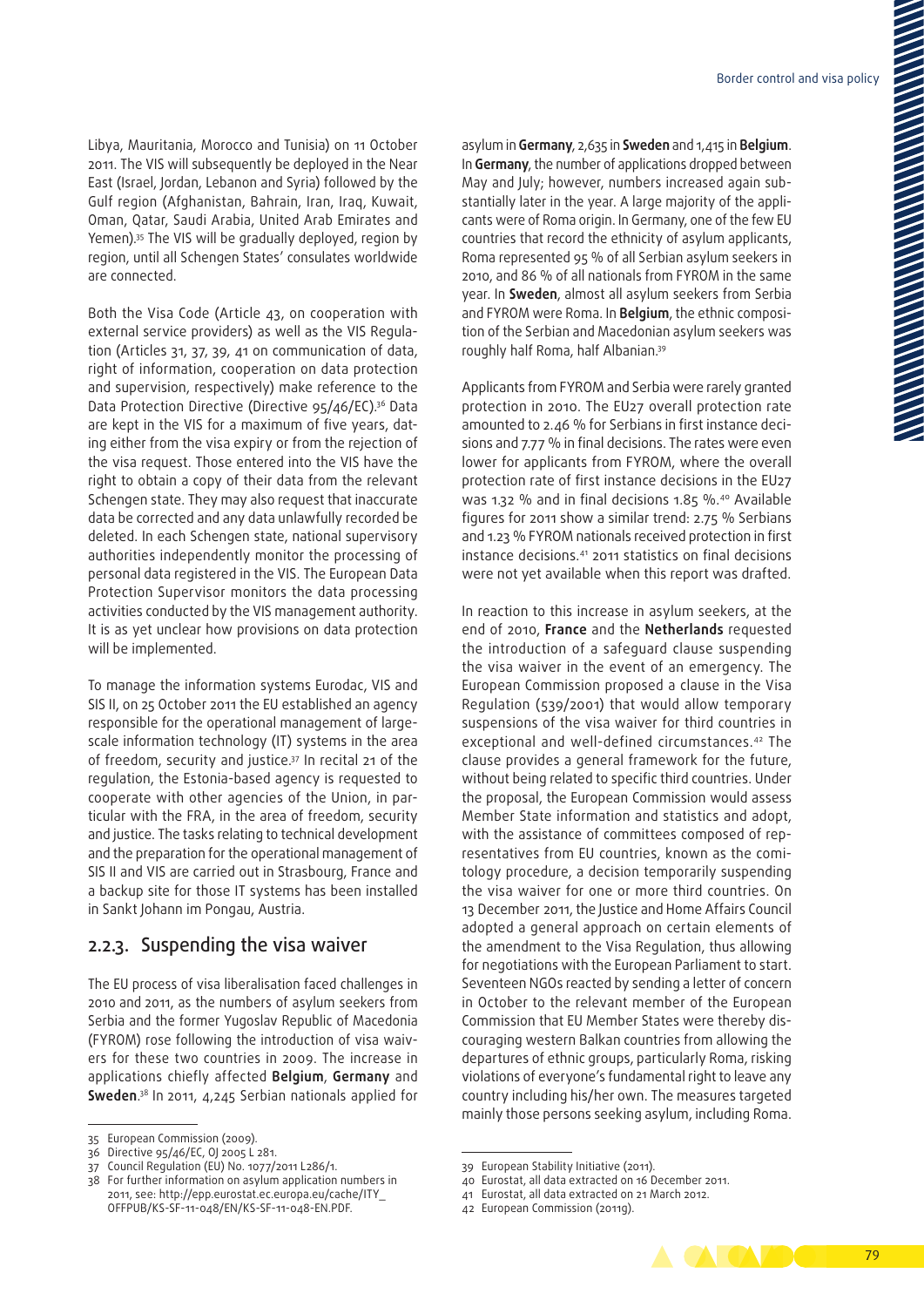#### 2.2.4. The right to appeal negative visa decisions

The provisions in the Visa Code on the right to appeal entered into force on 5 April 2011, making it mandatory for EU Member States to introduce appeal procedures for persons whose application for a Schengen visa has been refused. A negative decision on a visa application, the annulment or the revocation of a visa (Article 32 (3), Article 34 (7)) can be appealed according to the procedures provided for in national law.

The Visa Code contains a standard form in Annex VI for authorities to explain the reasons for their refusal, annulment or revocation of a visa. Individuals are entitled to a copy of the filled‑out form, which also includes information for the applicant on the appeal procedure.

All EU Member States and associated states taking part in the Schengen cooperation<sup>43</sup> have established a procedure to appeal the refusal of a Schengen visa.

EU Member States without a consulate in a third country or in a certain region of a third country may conclude representation arrangements with other Member States. The main rule is that the representing consulate shall, when contemplating refusing a visa, submit the application to the relevant authorities of the represented Member State in order for them to take the final decision on the application (Article 8 (2)). The representing consulate shall in turn inform the applicant of the decision taken by the represented Member State (Article 32 (4)). A more common arrangement is, however, that the Member State represented authorises the representing Member State to refuse to issue a visa after examination of the application. Appeals of negative decisions shall be conducted against the Member State that took the final decision on the application.

The Visa Code does not prescribe standards for the independence of the appellate body. Figure 2.1 provides an overview of solutions for which EU Member States have opted when the visa has been refused at a diplomatic or consular representation. Existing appeals body can broadly be categorised into three groups: judicial bodies, quasi‑judicial bodies and public authorities. The following Member States have opted for judicial bodies as the appeals body: in **Bulgaria, Greece, Italy**<sup>44</sup> and **Lithuania** the applicant may appeal directly to the Administrative Courts. In **Luxembourg** decisions may be appealed to the Administrative Tribunal and further to the Administrative Court. In **Austria** a decision on a refused visa may be appealed to the Administrative Court and/or the Constitutional Court. In **Cyprus** there is a right to appeal to the Supreme Court. In **Latvia, Slovenia** and **Sweden** the applicant has the right to appeal to the consulate to reconsider the decision and also has the right to further appeal to the Administrative Court. In **Germany**, the refused applicant may request that the consulate reconsider the decision and may also submit a further appeal to the Administrative Court in Berlin. **Spain** applies the same system of appeal and the designated body is the High Court of Madrid.

Other Member States designate appeals body within their administrations. In **Estonia, Finland, Hungary** and **Poland** a refused visa can be appealed to the Ministry of Foreign Affairs. After **Romania** accedes to the Schengen area, the Ministry of Foreign Affairs will examine appeals there.45 In **Denmark** a refused visa may be appealed to the Ministry of Justice, in the **Netherlands** to the Ministry of the Interior and Kingdom Relations and in **Portugal** to the Foreigners and Borders Service (*Serviço de Estrangeiros e Fronteiras,* SEF).

In a number of Member States the appeals body is of a quasi‑judicial nature. In **Belgium,** the appeals body is the Council for Alien Law Litigation, in **France** the Appeals Commission on Visa Refusals, in **Malta** the Immigration Appeals Board and in **Slovakia** the Remonstrance Commission. In the **Czech Republic,** the appeals body is the Appeals Commission on Residence of Foreign Nationals, although the consulate has the possibility to reconsider its decision before the formal appeal procedure starts.

The following two **German** cases illustrate how the state balances the objectives of facilitating legitimate travel and tackling illegal immigration. In a case weighing the public interest in the prevention of irregular immigration against the special protection of family ties, the Federal Administrative Court upheld a visa rejection, arguing that there were justified doubts about the applicant's intent to return to her home country. She had made clear that she wanted to stay in **Germany** permanently because of her children.46 In another case, however, the Berlin Administrative Court argued that the extension of a visa during a previous stay was insufficient grounds to conclude that a person is unwilling to return to his/her home country. The court decided for the complainant, ruling that persons who extend a Schengen visa are not automatically excluded from the receipt of another visa.<sup>47</sup>



<sup>43</sup> For more information on Schengen cooperation Member States, see: [http://europa.eu/legislation\\_summaries/justice\\_freedom\\_](http://europa.eu/legislation_summaries/justice_freedom_security/free_movement_of_persons_asylum_immigration/l33020_en.htm) [security/free\\_movement\\_of\\_persons\\_asylum\\_immigration/](http://europa.eu/legislation_summaries/justice_freedom_security/free_movement_of_persons_asylum_immigration/l33020_en.htm) [l33020\\_en.htm](http://europa.eu/legislation_summaries/justice_freedom_security/free_movement_of_persons_asylum_immigration/l33020_en.htm).

<sup>44</sup> In Italy, only one court has this competence: the Lazio Regional Administrative Court.

<sup>45</sup> Romania, Law No. 157/2011.

<sup>46</sup> Germany, Federal Administrative Court, 1 C 1.10.

<sup>47</sup> Germany, Berlin Administrative Court, 3rd Chamber, 3 K 301.09 V.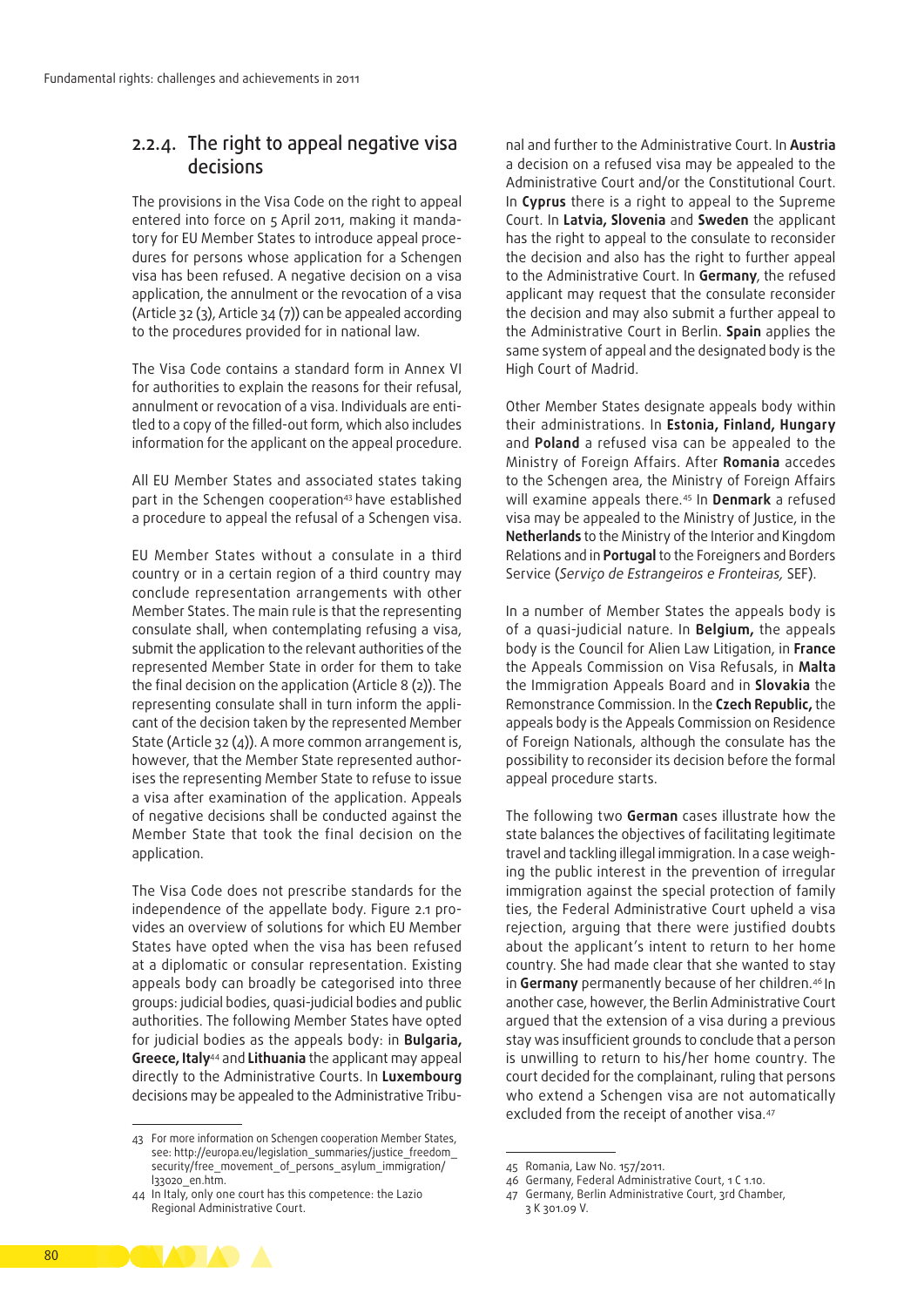

In 2011, the FRA collected statistics on the number of appeals against visa decisions and on the number of reversed decisions, in order to determine whether remedies for visa decisions are in place. Among the EU Member States participating in the Schengen

cooperation, only five could provide relevant figures for 2011. As illustrated in Table 2.1, appeals against visa decisions can be successful, although the number of reversed decisions varies substantially among the five countries reviewed.48

#### Table 2.1: Number of visa appeals lodged and decisions not upheld, by country

| Country   | Number of issued short-term<br>Schengen visas (C) in the<br>same time period | Number of<br>appeals | <b>Time period</b>        | Decision reversed/<br>to be re-examined |
|-----------|------------------------------------------------------------------------------|----------------------|---------------------------|-----------------------------------------|
| <b>DK</b> | 95,453                                                                       | 932                  | 2011                      | $39*$                                   |
| <b>EE</b> | 72,616                                                                       | 81                   | 5 April-27 September 2011 | 15                                      |
| HU        | 150,893                                                                      | 121                  | 5 April-31 August 2011    | 41                                      |
| LV        | 166,239                                                                      | 34                   | 2011                      |                                         |
| <b>PL</b> | 389,484                                                                      | 683                  | 5 April-31 August 2011    | 123                                     |
| PT        | 90,689                                                                       | 421                  | 5 April-31 October 2011   | 236                                     |

*Note: \* In Denmark appeals decided in 2011 also include appeals lodged in 2010.*

*Source: FRA, 2012; based on information collected from the responsible authorities by the Franet network in 2011*

<sup>48</sup> The numbers indicated in the table may not be limited to Schengen visas but may also include visas with limited territorial validity as well as national visas.

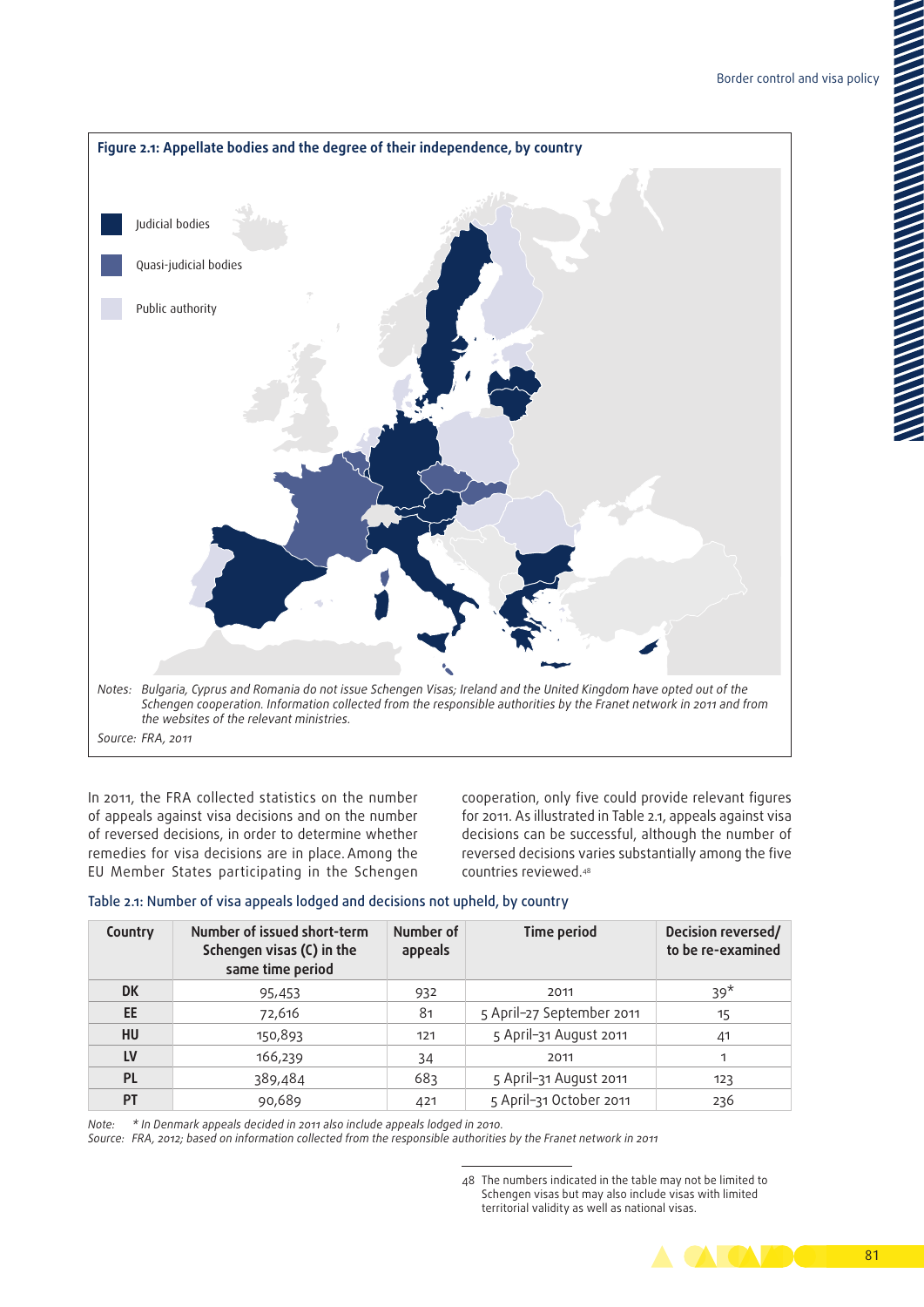# **Outlook**

There is a clear risk that the challenges the EU faced in 2011 will persist in years to come. Unless changes are implemented, the arrival of large numbers of persons at the EU's external borders will continue to pose a real test regarding respect for fundamental rights. Such arrivals expose existing gaps in national reception capacities and highlight the complexity of guaranteeing protection at borders and providing efficient referral mechanisms.

Political will and decisive measures alone will improve organisational capacities. Accessing EU funding and using it effectively to strengthen reception capacities in line with fundamental rights will be essential in this regard.

Fundamental rights principles covered by the Schengen Borders Code and the Visa Code will need to be implemented in practice. Future evaluations of the Schengen agreements will need to devote adequate attention to the application of these principles. The revised Frontex regulation and the implementation of its fundamental rights strategy are likely to raise expectations in the field.

Fundamental rights concerns related to data protection and privacy will remain in focus in the visa policy field. New technologies for border surveillance and for storing personal data are either already in use or under continued development: VIS is being implemented; SIS II is under preparation; the European Commission has tabled its proposal for Eurosur; and smart border concepts are under discussion. Such technological advances in the field will continue to raise concerns about issues of necessity and proportionality with respect to the data collected and stored, as well as about how they affect the privacy of persons whose personal data are collected and stored.

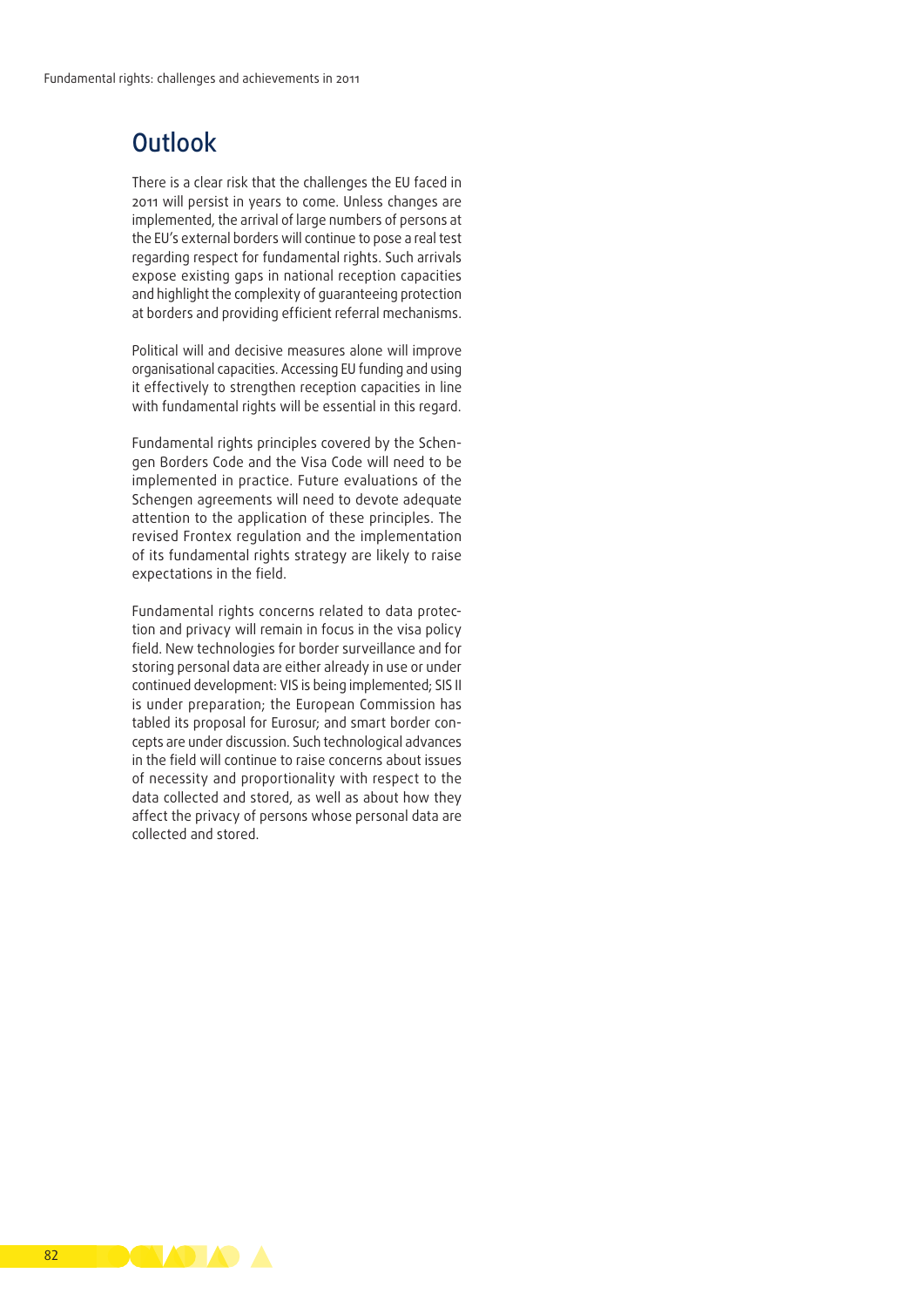# References

ASCA (*Agenzia Stampa Quotidiana Nazionale*), (2011) 'Immigrati: nuovi sbarchi a Lampedusa. In 24 ore arrivate 840 persone', 5 April 2011.

Council Regulation (EU) No. 1077/2011 of the European Parliament and of the Council of 25 October 2001 establishing a European Agency for the operational management of large‑scale IT systems in the area of freedom, security and justice, 0J 2011 L286/1.

Directive 95/46/EC of the European Parliament and of the Council of 24 October 1995 on the protection of individuals with regard to the processing of personal data and on the free movement of such data, OJ 2005 L 281.

European Commission (2009), *Decision of 30 Novem‑ ber 2009 determining the first regions for the start of operations of the Visa Information System (VIS)*, C(2009) 8542, Brussels, 30 November 2009.

European Commission (2010), *Commission Decision of 19.3.2010 establishing the Handbook for the processing of visa applications and the modification of issued visas*, C(2010) 1620 final, Brussels, 19 March 2010.

European Commission (2011a), *Proposal for a Regulation of the European Parliament and of the Council Establish‑ ing the European Border Surveillance System (Eurosur),* COM(2011) 873 final, Brussels, 12 December 2011.

European Commission (2011b), *Proposal for a Regula‑ tion of the European Parliament and of the Council amending Regulation (EC) No. 562/2006 in order to provide for common rules on the temporary reintro‑ duction of border control at internal borders in excep‑ tional circumstances*, COM(2011) 560 final, Brussels, 16 September 2011.

European Commission (2011c), *Amended proposal for a Regulation of the European Parliament and of the Council on the establishment of an evaluation and monitoring mechanism to verify the application of the Schengen acquis,* COM(2011) 559 final, Brussels, 16 September 2011.

European Commission (2011d), *Communication from the Commission to the European Parliament and the Council Smart borders – options and the way ahead*, COM(2011) 680 final, Brussels, 25 October 2011.

European Commission (2011e), *Proposal for a Regulation of the European Parliament and of the Council amending Regulation (EC) No. 562/2006 of the European Parlia‑ ment and of the Council establishing a Community Code on the rules governing the movement of persons across borders (Schengen Borders Code) and the Convention implementing the Schengen Agreement,* COM(2011) 118, Brussels, 10 March 2011.

European Commission (2011f), *Commission Implement‑ ing Decision of 4.8.2011 amending Commission Decision No. C (2010) 1620 final of 19 March 2010 establishing the Handbook for the processing of visa applications and the modification of issued visas*, C(2011) 5501 final, Brussels, 4 August 2011.

European Commission (2011g), *Proposal for a Regulation amending Council Regulation (EC) No. 539/2001 listing the third countries whose nationals must be in posses‑ sion of visas when crossing the external borders and those whose nationals are exempt from that require‑ ment*, COM(2011) 290 final, Brussels, 24 May 2011.

European Stability Initiative (2011), 'Advancing Freedom of Movement in a Populist Age - How the Western Balkans asylum seeker's affair can be resolved', Brussels, 9 July 2011.

European Union Fundamental Rights Agency (FRA) (2011), *Coping with a fundamental rights emergency – The situation of persons crossing the Greek land border in an irregular manner,* Vienna.

France, French Data Protection Agency (*Commission nationale de l'informatique et des libertés,* CNIL) Delib‑ eration No. 2009-494, 17 September 2009.

France, French Data Protection Agency (*Commis‑ sion nationale de l'informatique et des libertés,* CNIL) CNIX1015396X, Decision No. 2009-494 an opinion on the draft decree amending articles R. 611-10 and R. 611-13 of the Code of the Entry and Stay of Aliens and Asylum Seekers in order to be able to entrust the collection of biometric data from visa applicants by approved suppliers (*Délibération n° 2009-494 portant avis sur le projet de décret modifiant les articles R. 611-10 et R. 611-13 du code de l'entrée et du séjour des étrangers et du droit d'asile dans le but de pouvoir confier à des prestataires agréés le recueil des données biométriques des deman‑ deurs de visa*), 12 June 2010.

Frontex (2011a), *RABIT Operation 2010 Ends, Posei‑ don 2011*, 3 March 2011, Press release, available at: [http://frontex.europa.eu/news/rabit‑operation-](http://frontex.europa.eu/news/rabit-operation-2010-ends-replaced-by-jo-poseidon-2011-pWiZjT)[2010-ends‑replaced‑by‑jo‑poseidon-2011-pWiZjT.](http://frontex.europa.eu/news/rabit-operation-2010-ends-replaced-by-jo-poseidon-2011-pWiZjT)

Frontex (2011b), *Hermes Operation Extended,* Press Release*,* 24 March 2011.

Greece, Hellenic Data Protection Authority (2010), Opinion 3/2010, 19 October 2010.

Greece, Ministry of Citizen Protection (*ΕΛΛΗΝΙΚΗ ΔΗΜΟΚΡΑΤΙΑ, ΥΠΟΥΡΓΕΙΟ ΠΡΟΣΤΑΣΙΑΣ ΤΟΥ ΠΟΛΙΤΗ*) (2011) *Παρουσίαση στο Υπουργικό Συμβούλιο (6/9), από τον Υπουργό Προστασίας του Πολίτη, κ. Χρήστο Παπουτσή, του Ολοκληρωμένου Προγράμματος διαχείρισης των συνόρων για την Αντιμετώπιση της Παράνομης Μετανάστευσης*, Press Release, 7 July 2011, available at: [www.minocp.gov.gr/index.](http://www.minocp.gov.gr/index.php?option=ozo_content&lang=&perform=view&id=3790&Itemid=513)

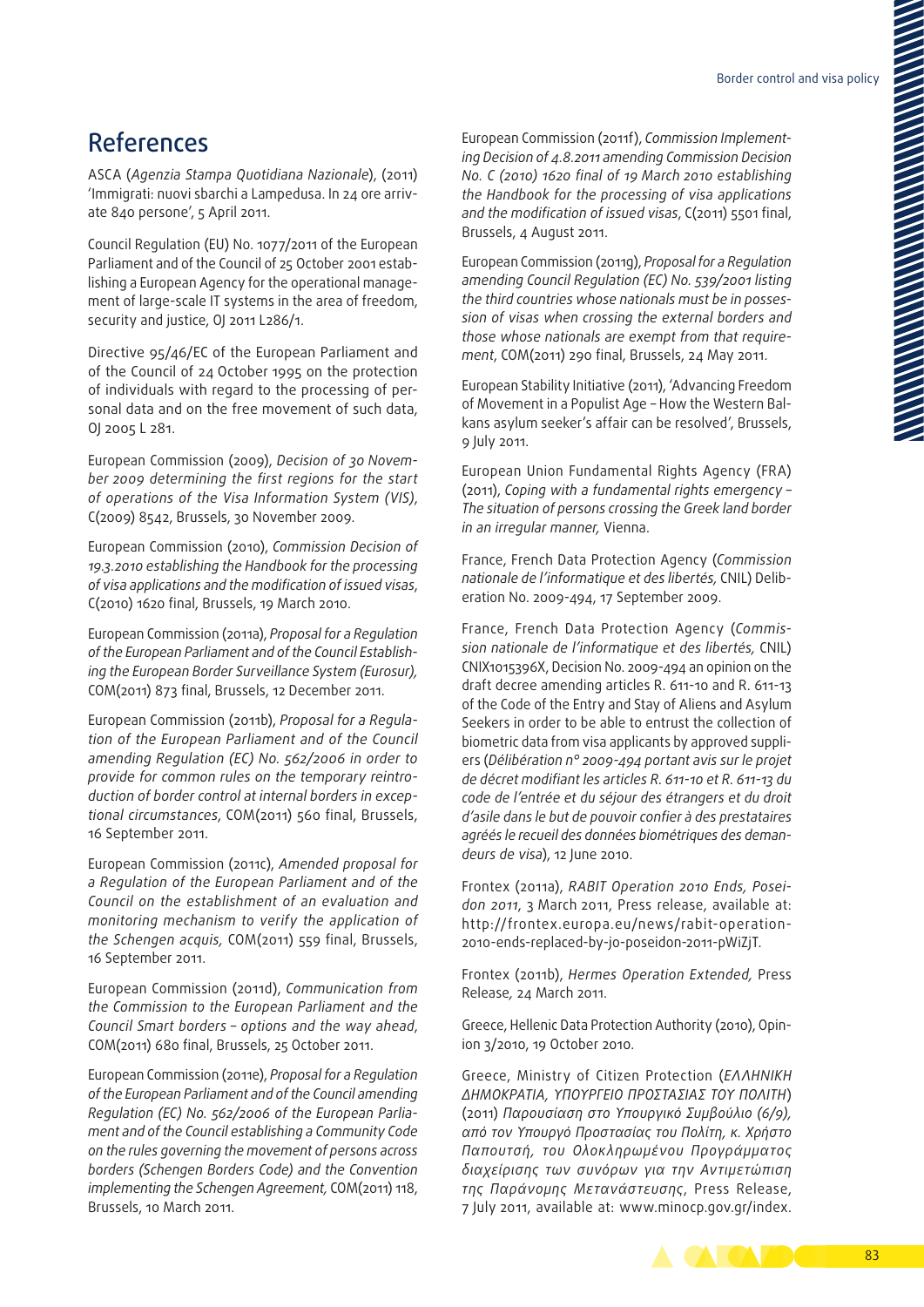[php?option=ozo\\_content&lang=&perform=view&id=3](http://www.minocp.gov.gr/index.php?option=ozo_content&lang=&perform=view&id=3790&Itemid=513) [790&Itemid=513](http://www.minocp.gov.gr/index.php?option=ozo_content&lang=&perform=view&id=3790&Itemid=513).

The Guardian (2011), *Aircraft carrier left us to die, say migrants*, 8 May 2011; BBC News Europe (2011), *Libya: Hundreds feared dead as migrant boat capsizes,*  9 May 2011.

Human Rights Watch (2011), *The EU's Dirty Hands: FRON‑ TEX Involvement in Ill‑Treatment of Migrant Detainees in Greece*, United States of America, Human Rights Watch.

International Catholic Migration Commission (ICMC) (2011), *MAYDAY! Strengthening responses of assistance and protection to boat people and other migrants arriv‑ ing in Southern Europe,* September 2011.

Italy, Camera dei deputati, Assemblea, Seduta di mercoledì 3 agosto 2011, *Informativa urgente del Governo sulla tragica vicenda della morte di venticinque persone a bordo di una nave di immigrati approdata a Lampedusa*, 3 August 2011, available at: [www.](http://www.interno.it/mininterno/export/sites/default/it/assets/files/21/0388_Informativa_Lampedusa_Viale.pdf) [interno.it/mininterno/export/sites/default/it/assets/](http://www.interno.it/mininterno/export/sites/default/it/assets/files/21/0388_Informativa_Lampedusa_Viale.pdf) [files/21/0388\\_Informativa\\_Lampedusa\\_Viale.pdf.](http://www.interno.it/mininterno/export/sites/default/it/assets/files/21/0388_Informativa_Lampedusa_Viale.pdf)

Keller, S., Lunacek, U., Lochbihler, B. and Flautre, H. (2011), *FRONTEX Agency: Which guarantees for Human Rights?*

Malta Today (2011), *UNHCR, IOM, Save the Children express concern at Lampedusa 'unsafe port' status*, 30 September 2011.

Netherlands (2011) District Court The Hague (*Rechtbank's‑Gravenhage*), LJN: BR0684, No. AWB 11/19820, 4 July 2011.

Netherlands, National Ombudsman (*De Nationale Ombudsman*) (2010), *Toegang verboden. Onderzoek naar de opname van vreemdelingen in het Schengen Informatie Systeem en de informatievoorziening hierover*, De Nationale Ombudsman, Den Haag.

Netherlands, Scientific Council for Government Policy (*Wetenschappelijke Raad voor het Regeringsbeleid*) (2011b), iOverheid, Scientific Council for Government Policy/Amsterdam University Press, Den Haag/Amsterdam.

Rathenau Institute (*Rathenau Instituut*) (2010), *Databases. Over ICT-beloftes, informatiehonger en digitale autono‑ mie*, Den Haag, Rathenau Instituut.

Regulation (EC) No. 810/2009 of the European Parliament and of the Council of 13 July 2009 establishing a Community Code on Visas (Visa Code) OJ 2009 L243/3, Article 58, p. 26.

Regulation (EC) No. 767/2008 of 9 July 2008 concerning the Visa Information System (VIS) and the exchange of data between Member States on short-stay visas (VIS Regulation) OJ 2008, L 218/60.

Regulation (EU) No. 1168/2011 of the European Parliament and of the Council of 25 October 2011 amending Council Regulation (EC) No. 2007/2004 establishing a European Agency for the Management of Operational Cooperation at the External Borders of the Member States of the European Union, OJ 2011 L 304/1.

Romania, Law No. 157/2011.

Slovenia, Administrative Court of the Republic of Slovenia, No. I U 577/2010, 8 September 2010.

Times of Malta (2011), *Migrants' rescue: Malta awaits NATO's explanation*, 14 July 2011.

TM News (2011), *Immigrati/Rimpatrio in mare per 104, consegnati a tunisini, Rimpatrio unico nel suo genere fino ad ora,* 22 August 2011, available at: [www.tmnews.](http://www.tmnews.it/web/sezioni/cronaca/PN_20110822_00061.shtml) [it/web/sezioni/cronaca/PN\\_20110822\\_00061.shtml.](http://www.tmnews.it/web/sezioni/cronaca/PN_20110822_00061.shtml)

United Nations High Commissioner for Refugees (UNHCR) (2011a), Press release, Rome, 8 April 2011, available at: [www.unhcr.it/news/dir/27/view/963/](http://www.unhcr.it/news/dir/27/view/963/appello<2011>per<2011>la<2011>difesa<2011>dei<2011>principi<2011>del<2011>soccorso<2011>in<2011>mare<2011>e<2011>della<2011>condivisione<2011>degli<2011>oneri-96300.html) [appello-per-la-difesa-dei-principi-del-soccorso-in](http://www.unhcr.it/news/dir/27/view/963/appello<2011>per<2011>la<2011>difesa<2011>dei<2011>principi<2011>del<2011>soccorso<2011>in<2011>mare<2011>e<2011>della<2011>condivisione<2011>degli<2011>oneri-96300.html)[mare-e-della-condivisione-degli-oneri-96300.html.](http://www.unhcr.it/news/dir/27/view/963/appello<2011>per<2011>la<2011>difesa<2011>dei<2011>principi<2011>del<2011>soccorso<2011>in<2011>mare<2011>e<2011>della<2011>condivisione<2011>degli<2011>oneri-96300.html)

UNHCR (2011b), *Forte preoccupazione per l'aggravarsi della situazione umanitaria a Lampedusa*, Rome, Press release, 21 March 2011.

UNHCR, International Organization for Migration (IOM) and Save the children (2011), 'Lampedusa declared nonsafe port, rescuing at sea at risk: Concern for migrants' detention on the ships', Joint press release, Rome, 30 September 2011.

United Nations News Centre (2011), *As hundreds feared drowned off Libya, UN agency urges better rescue methods,* 10 May 2011.